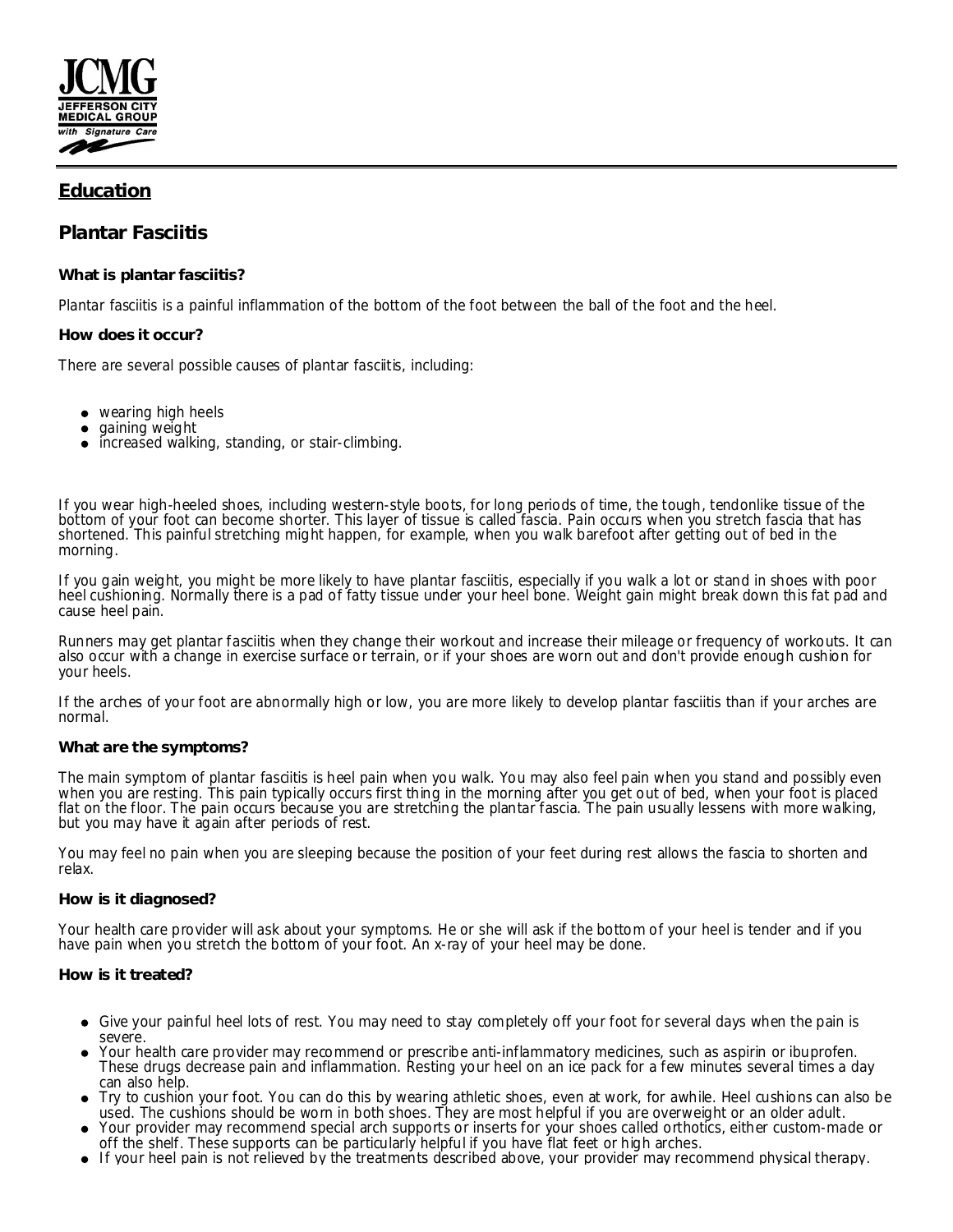The goals of physical therapy are to stretch the plantar fascia and to strengthen the lower leg muscles, which stabilize the ankle and heel. Sometimes physical therapists recommend athletic taping to support the bottom of the foot. A splint may be fitted to the calf of your leg and foot, to be worn at night to keep your foot stretched during sleep. Another possible treatment is a shot of cortisone in the heel. Surgery is rarely needed.

### **How long will the effects last?**

You may find that the pain is sometimes worse and sometimes better over time. If you get treatment soon after you notice the pain, the symptoms should stop after several weeks. If, however, you have had plantar fasciitis for a long time, it may take many weeks to months for the pain to go away.

#### **When can I return to my normal activities?**

Everyone recovers from an injury at a different rate. Return to your activities will be determined by how soon your foot recovers, not by how many days or weeks it has been since your injury has occurred. In general, the longer you have symptoms before you start treatment, the longer it will take to get better. The goal of rehabilitation is to return you to your normal activities as soon as is safely possible. If you return too soon you may worsen your injury.

You may safely return to your activities when, starting from the top of the list and progressing to the end, each of the following is true:

- You have full range of motion in the injured foot compared with the uninjured foot.
- You have full strength of the injured foot compared with the uninjured foot.
- You can walk straight ahead without significant pain or limping.

### **How can I prevent plantar fasciitis?**

The best way to prevent plantar fasciitis is to wear shoes that are well made and fit your feet. This is especially important when you exercise or walk a lot or stand for a long time on hard surfaces. Get new athletic shoes before your old shoes stop supporting and cushioning your feet.

You should also:

- Avoid repeated jarring to the heel.
- $\bullet$  Keep a healthy weight.
- Do your leg and foot stretching exercises regularly.

Adult Health Advisor 2006.4; Copyright © 2006 McKesson Corporation and/or one of its subsidiaries. All Rights Reserved. Developed by McKesson Provider Technologies. This content is reviewed periodically and is subject to change as new health information becomes available. The information is intended to inform and educate and is not a replacement for medical evaluation, advice, diagnosis or treatment by a healthcare professional.